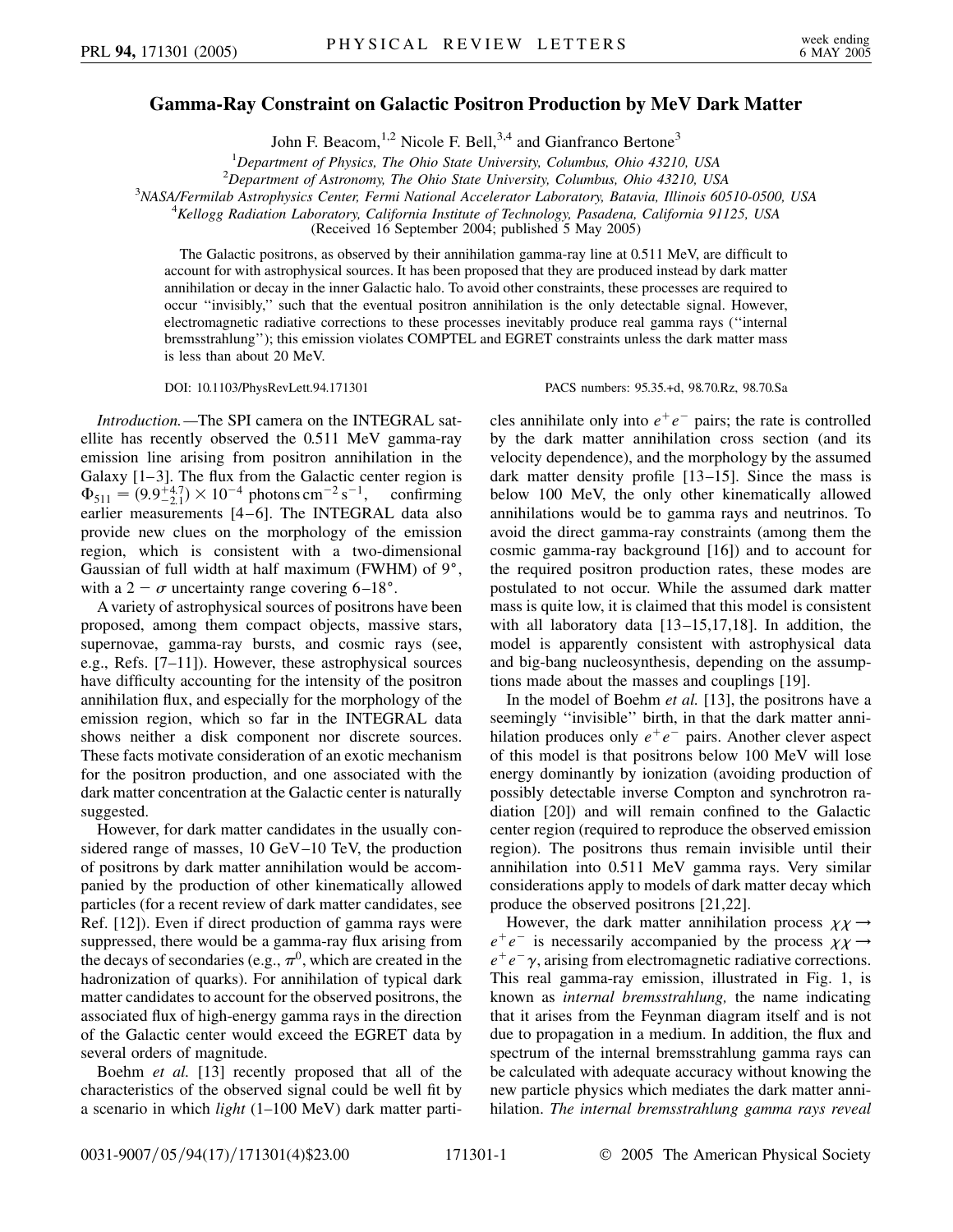

FIG. 1. (a) The dark matter annihilation channel  $\chi \chi \rightarrow e^+ e^$ assumed by Boehm *et al.* [13]; the positron production and propagation occur invisibly, with only the eventual positron annihilation being detectable. The open circle represents unspecified new physics. (b) The observation of this Letter that positron production must be accompanied by detectable internal bremsstrahlung (a similar diagram with radiation from the electron is not shown).

*the otherwise invisible dark matter annihilations, directly testing the central assumption of the proposed models, which is that the observed positrons were originally produced with energies up to 100 MeV*. Astrophysical models would have to produce the same number of positrons, but at lower energies, typically a few MeV.

We show that for most of the proposed dark matter mass range, the flux of internal bremsstrahlung gamma rays would be inconsistent with COMPTEL and EGRET measurements of *diffuse* radiation from the Galactic center region, thus requiring the dark matter mass to be less than about 20 MeV. This result is almost completely independent of assumptions about the physical conditions at the Galactic center or the new particle physics which mediates the dark matter annihilation. In fact, it is more general than just dark matter annihilation or decay, and prohibits any model for the positron production in which the positrons are created at energies above about 20 MeV. We also show that future Galactic gamma-ray data will be able to significantly improve the sensitivity of our constraint.

*Internal bremsstrahlung.—*The tree-level annihilation process  $\chi \chi \rightarrow e^+e^-$  is subject to radiative corrections, which affect the total cross section at  $\mathcal{O}(\alpha)$ , where  $\alpha =$ 1/137 is the fine-structure constant. These corrections are expected to be model dependent but small. The portion of the radiative corrections that governs the emission of real gamma rays, i.e., the finite part of the outer radiative corrections, is also expected to be small, but is process independent and factorizes from the tree-level cross section [23]. Generally, those results apply to soft gamma-ray radiation, but we show that they are adequately accurate for our purposes, even for large gamma-ray energies. Internal bremsstrahlung has been observed in a very wide variety of processes (one with similar positron energies is muon decay [24]).

The process  $\chi \chi \rightarrow e^+e^-$  from  $\chi$  nearly at rest (typical halo velocities are  $10^{-3}c$ ) produces monoenergetic electrons and positrons, with energies equal to the dark matter mass  $m<sub>x</sub>$ . But when the gamma-ray energy is comparably large, it shares the phase space available to the final state. In order to reduce the process dependence, we use the finalstate internal bremsstrahlung probability from the kinematically similar process  $e^+e^- \rightarrow \mu^+\mu^-$  [25,26], modified by replacing the muon mass with the electron mass (since the initial state is  $\chi \chi$ , it is appropriate to make this substitution while ignoring the identical-particle issue in  $e^+e^- \rightarrow e^+e^-$ ).

The internal bremsstrahlung cross section is then

$$
\frac{d\sigma_{\text{Br}}}{dE} = \sigma_{\text{tot}} \times \frac{\alpha}{\pi} \frac{1}{E} \left[ \ln \left( \frac{s'}{m_e^2} \right) - 1 \right] \left[ 1 + \left( \frac{s'}{s} \right)^2 \right], \quad (1)
$$

where  $E$  is the gamma-ray energy, and  $\sigma_{\text{tot}}$  the tree-level cross section, which factors out, an essential point. Here  $s = 4m_{\chi}^2$  and  $s' = 4m_{\chi}(m_{\chi} - E)$ . When  $m_{\chi} \gg E, m_e$ ,

$$
\frac{d\sigma_{\text{Br}}}{dE} \simeq \sigma_{\text{tot}} \times \frac{4\alpha}{\pi} \frac{\ln(2m_{\chi}/m_e)}{E},\tag{2}
$$

which displays the familiar scaling factors. The internal bremsstrahlung probability is very small for the gammaray energy range which we consider, which is well above the soft singularity. We find the most stringent constraints when *E* is large, near  $m<sub>x</sub>$ , so we need to account for the phase space corrections included in Eq. (1) but not the simpler Eq. (2).

The flux of internal bremsstrahlung gamma rays is proportional to the positron production rate, which is determined from the 0.511 MeV intensity. Positron annihilation occurs either via direct annihilation into two 0.511 MeV gamma rays or via the formation of a positronium bound state. A singlet state (parapositronium), which decays to two 0.511 MeV gamma rays, is formed 25% of the time, while the triplet state (orthopositronium), which decays to three continuum gamma rays, is formed 75% of the time. The ratio of direct versus positronium annihilation can be measured by comparing the 0.511 MeV line intensity to the continuum intensity. It is customary to define the positronium fraction [27] as

$$
f = \frac{2}{1.5 + 2.25(\Phi_{511}/\Phi_{\text{cont}})}.\tag{3}
$$

This fraction depends on the physical conditions of the gas at the Galactic center, and observations suggest that  $f =$  $0.93 \pm 0.04$ , implying that most positrons annihilate via positronium [28]. This means that the dark matter annihilation rate and hence the internal bremsstrahlung rate are about 4 times larger than the positron annihilation rate observed via the 0.511 MeV line.

The spectrum of internal bremsstrahlung gamma rays per 0.511 MeV gamma ray is therefore

$$
\frac{dN_{\rm Br}}{dE} = \left[\frac{f}{4} + (1-f)\right]^{-1} \times \frac{1}{2} \times \frac{1}{\sigma_{\rm tot}} \frac{d\sigma_{\rm Br}}{dE},\qquad(4)
$$

where we have accounted for the fraction of positrons that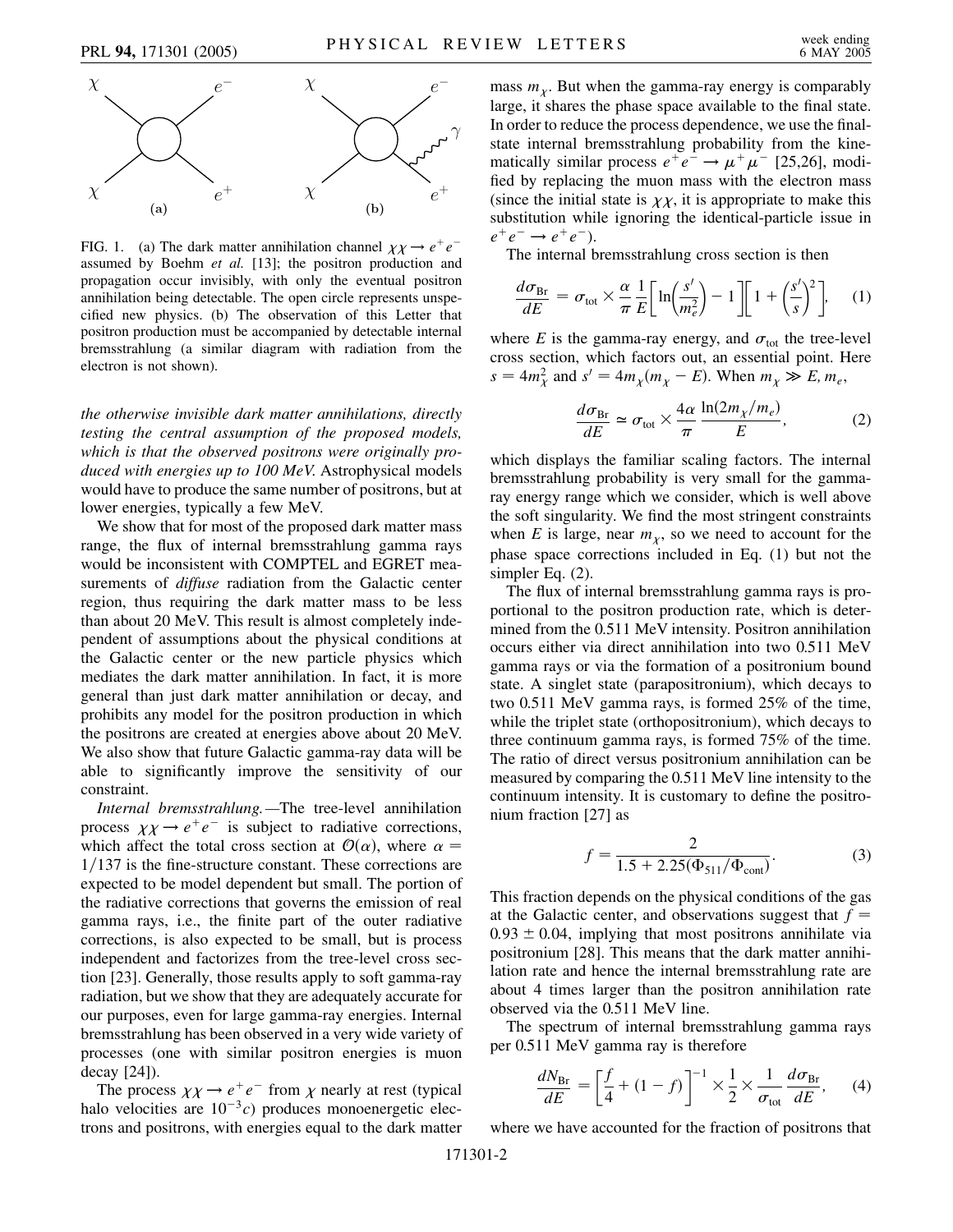annihilate into 0.511 MeV gamma rays, and that each annihilation produces two 0.511 MeV gamma rays.

*Three key assumptions.—*We now identify three key assumptions of the model of Boehm *et al.* [13]; violations of these assumptions act in the sense of *strengthening* the internal bremsstrahlung constraint.

First, it is assumed that the positron diffusion length is small compared to the size of the Galactic center region (this may not be the case; see Ref. [11]). Then the spatial distributions of dark matter annihilation and the internal bremsstrahlung gamma rays would be the same as the observed spatial distribution of  $e^+e^-$  annihilation. If this assumption were violated, then the flux per steradian of internal bremsstrahlung gamma rays would be larger (and would come from a smaller angular region).

Second, it is assumed that the positrons are brought to rest by ionization losses quickly, so that the rates of dark matter annihilation and positron annihilation are in equilibrium. If this assumption were violated, then the positron annihilation rate today would reflect the dark matter annihilation rate in the past, while the internal bremsstrahlung rate would reflect the (larger) dark matter annihilation rate now (continued gravitational collapse makes dark matter halos increasingly dense).

Third, it is assumed that the positrons annihilate at rest. If this assumption were violated, then, to produce the same 0.511 MeV flux, the dark matter annihilation and internal bremsstrahlung gamma-ray rates would have to be larger. Additionally, positron annihilation in flight could produce a detectable high-energy gamma-ray signature of their own, though it would depend on the details of the physical conditions in the Galactic center.

*COMPTEL/EGRET constraints.—*The flux of internal bremsstrahlung gamma rays per steradian is

$$
\frac{d\Phi_{\rm Br}}{dE} \simeq \frac{1}{2} \Phi_{511} \frac{dN_{\rm Br}}{dE} \frac{1}{\Delta\Omega},\tag{5}
$$

where we have assumed that  $1/2$  of the 0.511 MeV flux is emitted from an angular region  $\Delta\Omega$  given by the Gaussian FWHM of 9<sup>°</sup>. This becomes

$$
\frac{d\Phi_{\text{Br}}}{dE} \simeq (4.2^{+2.0}_{-0.9}) \times 10^{-2} \frac{1}{\sigma_{\text{tot}}} \frac{d\sigma_{\text{Br}}}{dE} \text{ cm}^{-2} \text{s}^{-1} \text{ sr}^{-1}. \tag{6}
$$

The corresponding internal bremsstrahlung gamma-ray spectra are shown in Fig. 2. The energy dependence of the cross section in Eq. (1) gives spectra which peak at  $E \approx$  $m<sub>x</sub>$ , and fall off as  $1/E$ ; for easier comparison with the data, we plot  $E^2$  times the spectra. The offsets between the solid lines at low *E* reflect just the  $\ln(2m_{\chi}/m_e)$  factor in the approximate and process-independent Eq. (2). The mild process dependence [the difference between Eq. (1) and (2) in the treatment of the phase space] is seen in Fig. 2 in the slight turnovers in the solid lines before the end points, as well as a general reduction by a factor  $\leq 2$ . Had we used just Eq. (2), our constraints would have been somewhat too strong.



FIG. 2. The solid lines show the internal bremsstrahlung spectra labeled by the assumed dark matter masses in MeV, and normalized to produce the observed Galactic 0.511 MeV flux (with the light dotted lines corresponding to its uncertainty); we assumed that the FWHM of the 0.511 MeV emission region is 9°. The approximate (a) COMPTEL and (b) EGRET data and their uncertainty band are shown by the box, and the long-dashed line below it indicates the rough constraint on the maximum allowed contribution of internal bremsstrahlung gamma rays.

We can constrain the internal bremsstrahlung contribution by comparing to COMPTEL and EGRET measurements of the *diffuse* gamma-ray flux from the Galactic center region [29–31]. Those fluxes were averaged over a Galactic center region of  $\pm 5^{\circ}$  in latitude and  $\pm 30^{\circ}$  in longitude, but were shown to have a mild variation across that region. The observed 0.511 MeV emission is from a smaller region of FWHM 9°. Thus, in order to constrain an internal bremsstrahlung contribution to the central circle, we must first subtract the diffuse astrophysical contribution as measured over the whole COMPTEL/EGRET rectangle. We have conservatively assumed that the COMPTEL/ EGRET data band is given at one sigma, and that an excess contribution of more than about 50% could not be tolerated. A fit to the full energy and angular dependence of the signal and background would yield a more stringent constraint.

Even with our very conservative treatment, we can easily constrain the dark matter mass in the Boehm *et al.* model [13] to  $m_{\chi} \le 20$  MeV (for decaying dark matter [21,22] we determine a similar upper limit). The uncertainties on the COMPTEL/EGRET data (as well as our approximate handling thereof), the 0.511 MeV flux, and the positronium fraction are relatively unimportant, though improvements would be welcomed. The largest uncertainty on the constraint arises from the uncertainty in the size of the 0.511 MeV emission region. Following Refs. [1–3,13], we assumed 9°, but the  $2 - \sigma$  range spans  $6^{\circ} - 18^{\circ}$ , allow